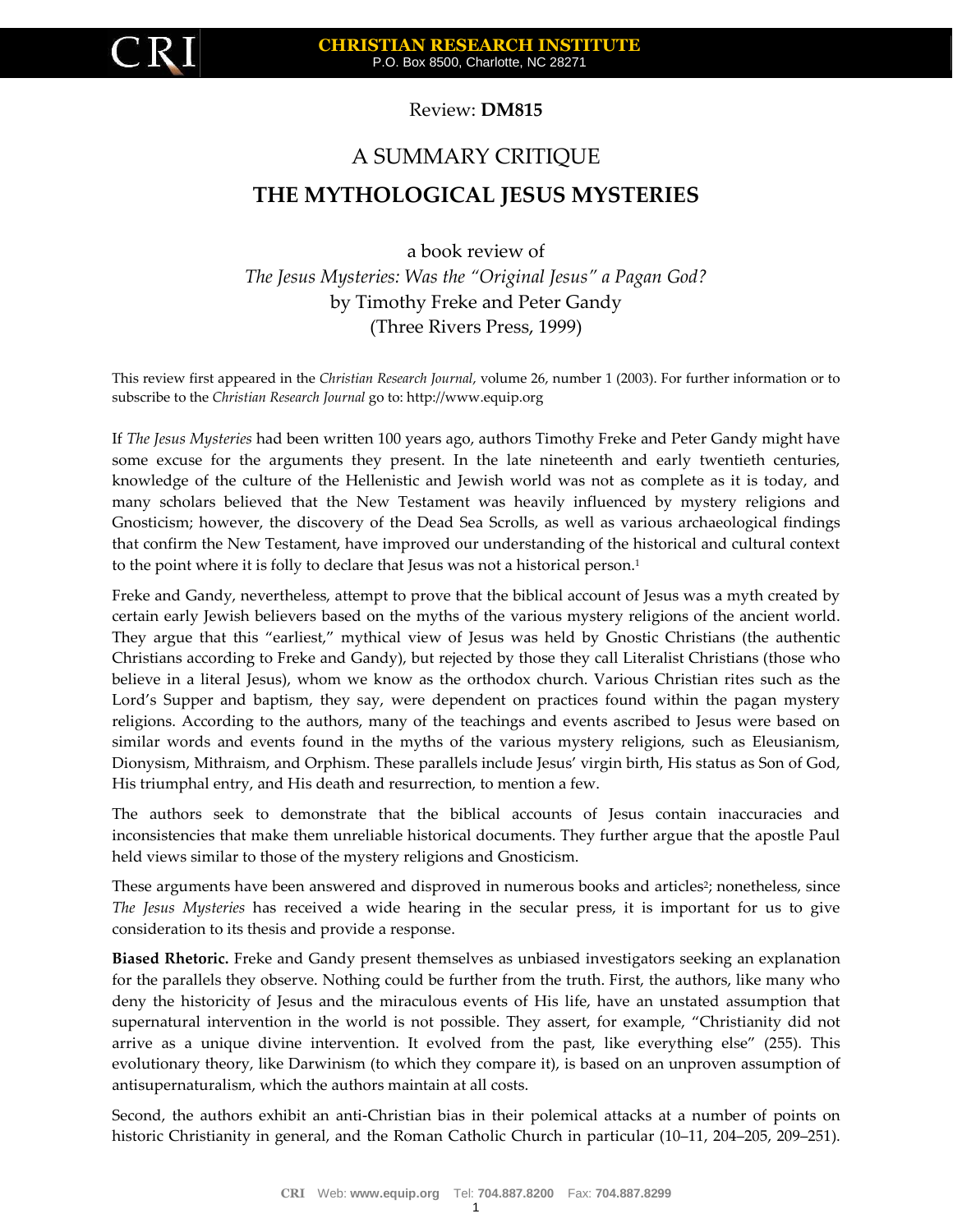They, for instance, compare the literalist church to Hollywood filmmakers (12), and "Stalin's propaganda machine…[which] fed its lies to the faithful" (250). They make assertions such as, "Literalist Christianity has actually been the cause of deep divisions: Christians against heathens, men against women, science against religion, faith against reason" (254). Such rhetoric, rather than being the result of documented historic investigation, appears to be the result of the authors' lifelong "obsession with world mysticism" (3), and a devotion to similar forms of New Age paganism today. They lament, for example, that "the wanton destruction of our Pagan heritage is the greatest tragedy in the history of the Western world" (250). They conclude that "only by returning to its mystical roots will Christianity play a role in the creation of a new spirituality for the New Age of Aquarius" (255). It is certainly possible that a dispassionate examination of historical facts would result in a passionate belief (this is true of many who have come to believe in the historical Jesus), but this does not appear to be the case with Freke and Gandy, as evidenced in the special pleading and fact twisting to which they resort to support their unorthodox conclusions.

**Treating Parallels as Dependence.** Citing parallels with mystery religions and Gnosticism (they seem not to understand the difference between the two) in order to prove Christianity's dependence on them is a faulty approach. Social and religious movements often share similar forms of expression or practices. Similarity, however, does not necessarily prove dependence. Many societies in the biblical world (and today) practiced circumcision. Different cultures have believed in gods taking on human form, or in the need of salvation, or in an afterlife. Ritual religious meals and ceremonies of initiation such as baptism are common. These similarities are not unexpected given our common human nature, experience, and desires. What culture, for example, doesn't view washing in water as a means of cleansing? What is important, however, is not the similarity of the words and practices, but the meanings and significance attached to them.

In order to make a case for dependence it is necessary to demonstrate a similarity in essence and not just form. The authors even assert, "The tales told about the godmen of the Pagan Mysteries are essentially the same, although they take different forms" (4); however, they repeatedly exaggerate formal similarities while ignoring essential differences between the Jesus story and the various pagan myths. They state for example, "Like Jesus, who at his crucifixion is given a crown of thorns, Dionysus was given a crown of ivory" (51). This suggested parallel ignores the significance differences: a crown of thorns was on one occasion only forced on Jesus as a cruel mockery of Him as "King of the Jews," while a crown of ivory was frequently and willingly worn by both Dionysus and the pagan worshipers as part of pagan ritual. Such "parallels" are merely superficial and do not indicate dependence.

They state, moreover, that "although no single pagan myth completely parallels the story of Jesus, the mythic motifs that make up the story of the Jewish godman had already existed for centuries in the various stories told of Osiris-Dionysus and his greatest prophets" (28). The fact that no single pagan myth completely parallels the Jesus story, however, is an argument for the uniqueness of the Jesus story, not its similarity. More importantly, including any and all the pagan myths with which to find parallels amounts to stacking the deck in favor of Freke and Gandy's conclusion; it would be odd if similar motifs could *not* be found with such a number from which to choose. Such a methodology does not demonstrate dependence.

**Problems with Sources**. The authors say that the mystery religions existed for thousands of years before they were absorbed into Christianity (18). Various mystery religions did exist from early times in Greece; however, it is only after the first century A.D. that we begin to have much data on them. It is more likely, therefore, that the mystery religions, observing the success of orthodox Christianity, began to mimic its beliefs and practices, rather than the other way around as the authors suggest.

Mystery religions, moreover, as indicated by their very name, were secretive societies, especially early on when they were in disfavor. We simply do not have much credible information regarding their beliefs and practices.<sup>3</sup>

Lastly, although the book contains an impressive plethora of citations, these are largely to secondary literature. This heavy reliance on secondary sources, and particular men such as G. A. Wells (a professor of German, not a biblical scholar), limits the credibility of their analysis.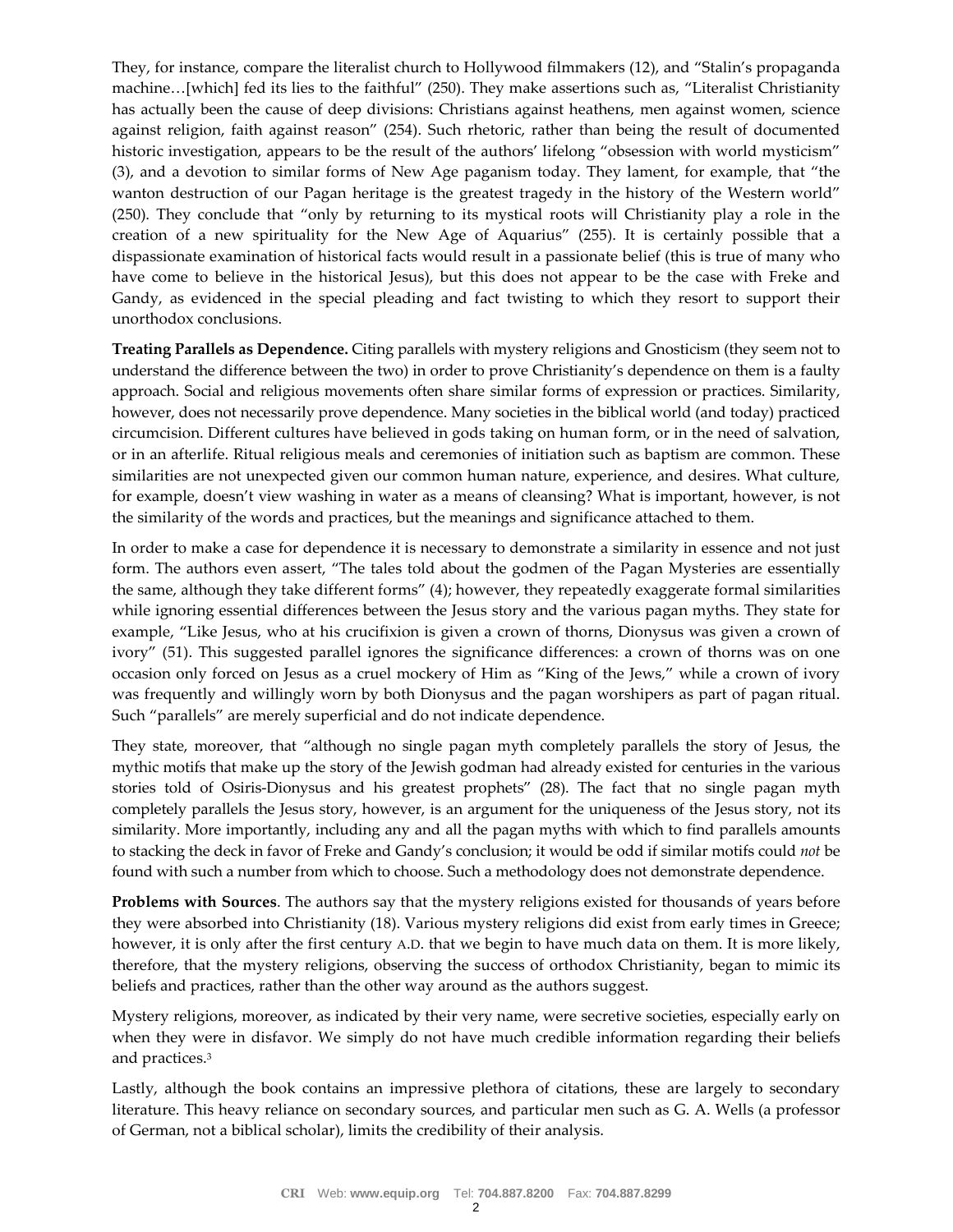**Ignoring the Hebrew Background.** Virtually no attention is given to the rich Hebrew background of the New Testament and early Christianity. Terms such as "mystery," "Savior," "sacrificial lamb," and "resurrection," rather than coming from the pagan myths as the authors suggest, are actually based on the Jewish beliefs found in the Old Testament; moreover, the Dead Sea Scrolls have shed light on Jewish practices that may lie behind some New Testament concepts such as baptism, community, and bishops.<sup>4</sup>

The claim that Jewish Christianity borrowed from pagan myths is untenable. Christianity had its origins in Judaism. Like Judaism, it abhorred idolatry, which is ever present in pagan religions. Paul often exhibited this abhorrence (Acts 17:16; 19:24–41; Rom 1:18–23; 1 Cor. 10:14), as did John (1 John 5:21), and the elders and apostles at Jerusalem (Acts 15:29). First century Israel was not a culture open to paganism. The Maccabean wars were fought over such attempts to Hellenize the Jewish people, as was the revolt of A.D. 66. It is simply false to suggest that Palestinian Judaism was a soil in which paganism could grow, regardless of how much more susceptible other portions of the Roman world were.

**An Implausible Explanation.** Claims regarding the life, ministry, and especially the death and resurrection of Jesus were verifiable in their historical setting. The events in the life of Jesus were confirmable because they were recorded within a generation of their occurrence (not hundreds of years later, as was often true of the mysteries). These were matters not done in a corner (Acts 26:26) and were not cleverly devised tales (1 Pet. 2:16), but were testified to by many witnesses (Acts 2:22; 13:30–31). That the claims about Jesus were part of a grand hoax perpetrated by the early Christians, as the authors suggest, is an implausible explanation since they could be easily disproved in such a historical situation. Claims about Jesus' resurrection, for example, could be easily disproved by a visit to His still-occupied tomb.

**Mistakes and Inaccuracies.** The authors reveal a poor understanding of issues of history and biblical texts, of which we will examine only a few. Under "sacred mathematics," the authors say that the name Jesus (*Iesous* in Greek) is a forced transliteration of the Hebrew name Joshua. They argue, rather, that the numerical value of the letters in the name *Iesous* totals 888, which was a Pythagorean mathematical formula for a musical scale (116). What significance this would have held for New Testament Christians we are not told. There are examples of such a literary device in the New Testament, but the name of Jesus was never among them. In reality, the transliteration of *Yeshua* or *Yehoshua* as *Iesous* is very natural; the Greek Old Testament (LXX) used this exact transliteration. The New Testament authors were simply following the standard transliteration, not trying a "Jesus code."

Freke and Gandy argue that the account of Jesus' virgin birth is based on prior mythology (29), but in fact, before the advent of Christianity, the mystery religions do not speak of a virgin birth. The New Testament (Matt. 1:22–23), furthermore, specifically relates this miraculous birth to the prophecy in Isaiah 7:14.

The authors seek to link the marriage of the mythical figure Dionysus in an "ox stall" (*boukolion*), from which comes a divine child, with what they say is the birth of Christ in a stable. They argue that "stable" is the Greek word *katalemna*, meaning "a temporary shelter or cave" (32). The text (Luke 2:7, 12, 16), however, does not say that Jesus was born in a stable, but merely that He was laid in a manger (an animal's feeding trough). In fact, according to the standard Greek lexicons (i.e., Bauer, Sophocles, Liddell-Scott, LXX [Lust, Eynikel, Hauspie], and Louw-Nida) there is no such word as *katalemna*, meaning "stable." The Greek word *kataluma* means "inn," and is probably what they meant. This *faux pas* demonstrates either carelessness of research or ignorance of the Greek language, to which they often refer.

In reference to the death of Christ they make much of Jesus being crucified on March 23 and raised on March 25, dates allegedly having pagan significance (55). This dating is in error. According to the Synoptic Gospels, Jesus was crucified on Nisan 15, which would be April 8 in A.D. 30 and April 4 in A.D. 33 (the two possible years in which Christ could have been crucified, depending on which year is accepted as the year of His birth).5